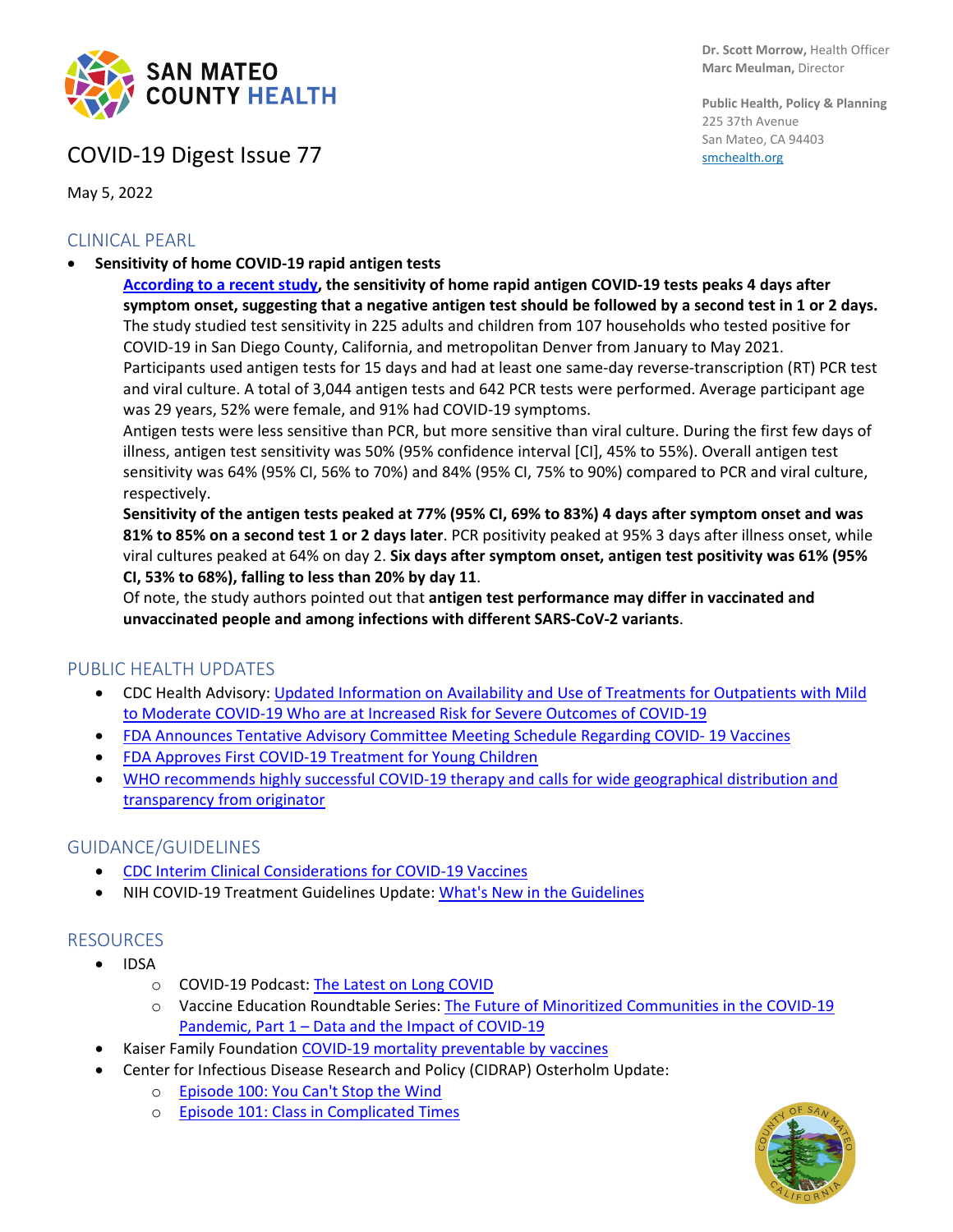

**Public Health, Policy & Planning** 225 37th Avenue San Mateo, CA 94403 [smchealth.org](https://www.smchealth.org/)

# COVID-19 Digest Issue 77

### ACADEMIC/RESEARCH PAPERS

- *Nature*
	- o Daily longitudinal sampling of SARS-CoV-2 infection reveals substantial heterogeneity in [infectiousness](https://www.nature.com/articles/s41564-022-01105-z)
	- o Effectiveness of a [second BNT162b2 booster vaccine against hospitalization and death from COVID-19](https://www.nature.com/articles/s41591-022-01832-0)  [in adults aged over 60 years](https://www.nature.com/articles/s41591-022-01832-0)
	- o [Comparative effectiveness over time of the mRNA-1273 \(Moderna\) vaccine and the BNT162b2 \(Pfizer-](https://www.nature.com/articles/s41467-022-30059-3)[BioNTech\) vaccine](https://www.nature.com/articles/s41467-022-30059-3)
	- o [Increased Memory B Cell Potency and Breadth After a SARS-CoV-2 mRNA Boost](https://www.nature.com/articles/s41586-022-04778-y)
	- o [Risk factors for severe COVID-19 differ by age for hospitalized adults](https://www.nature.com/articles/s41598-022-10344-3)
- *bioRxiv*
	- o [P681 mutations within the polybasic motif of spike dictate fusogenicity and syncytia formation of SARS](https://www.biorxiv.org/content/10.1101/2022.04.26.489630v1.full)  [CoV-2 variants](https://www.biorxiv.org/content/10.1101/2022.04.26.489630v1.full)
- *medRxiv*
	- o [Omicron sub-lineages BA.4/BA.5 escape BA.1 infection elicited neutralizing immunity](https://secureservercdn.net/166.62.108.196/1mx.c5c.myftpupload.com/wp-content/uploads/2022/04/MEDRXIV-2022-274477v1-Sigal.pdf)
	- o [Determinants of SARS-CoV-2 anti-spike antibody levels following BNT162b2 vaccination: cross](https://www.medrxiv.org/content/10.1101/2022.04.21.22274025v1)[sectional analysis of 6,000 SIREN study participants](https://www.medrxiv.org/content/10.1101/2022.04.21.22274025v1)
	- o [Continued Emergence and Evolution of Omicron in South Africa: New BA.4 and BA.5 lineages](https://krisp.org.za/manuscripts/MEDRXIV-2022-274406v1-deOliveira.pdf)
- *The Lancet*
	- o [Durability of BNT162b2 vaccine against hospital and emergency department admissions due to the](https://www.thelancet.com/journals/lanres/article/PIIS2213-2600(22)00101-1/fulltext#%20)  [omicron and delta variants in a large health system in the USA: a test-negative case–control study](https://www.thelancet.com/journals/lanres/article/PIIS2213-2600(22)00101-1/fulltext#%20)
	- o [Severity of omicron variant of concern and effectiveness of vaccine boosters against symptomatic](https://www.thelancet.com/journals/laninf/article/PIIS1473-3099(22)00141-4/fulltext)  [disease in Scotland \(EAVE II\): a national cohort study with nested test-negative design](https://www.thelancet.com/journals/laninf/article/PIIS1473-3099(22)00141-4/fulltext)
	- o [The displacement of the SARS-CoV-2 variant Delta with Omicron: An investigation of hospital](https://www.sciencedirect.com/science/article/pii/S235239642200192X)  [admissions and upper respiratory viral loads](https://www.sciencedirect.com/science/article/pii/S235239642200192X)
	- o [Risk of hospitalisation associated with infection with SARS-CoV-2 omicron variant versus delta variant](https://www.thelancet.com/journals/laninf/article/PIIS1473-3099(22)00154-2/fulltext#%20)  [in Denmark: an observational cohort study](https://www.thelancet.com/journals/laninf/article/PIIS1473-3099(22)00154-2/fulltext#%20)
	- o [Sustainability of surveillance systems for SARS-CoV-2](https://www.thelancet.com/journals/laninf/article/PIIS1473-3099(22)00174-8/fulltext)
	- o [An online breathing and wellbeing programme \(ENO Breathe\) for people with persistent symptoms](https://www.thelancet.com/journals/lanres/article/PIIS2213-2600(22)00125-4/fulltext#%20)  [following COVID-19: a parallel-group, single-blind, randomised controlled trial](https://www.thelancet.com/journals/lanres/article/PIIS2213-2600(22)00125-4/fulltext#%20)
	- o [Multivariate profile and acute-phase correlates of cognitive deficits in a COVID-19 hospitalised cohort](https://www.thelancet.com/journals/eclinm/article/PIIS2589-5370(22)00147-X/fulltext)
	- Policy stringency and mental health during the COVID-19 pandemic: a longitudinal analysis of data [from 15 countries](https://www.thelancet.com/journals/lanpub/article/PIIS2468-2667(22)00060-3/fulltext)
	- o [Effect of lockdown on mental health in Australia: evidence from a natural experiment analysing a](https://www.thelancet.com/journals/lanpub/article/PIIS2468-2667(22)00082-2/fulltext#%20)  [longitudinal probability sample survey](https://www.thelancet.com/journals/lanpub/article/PIIS2468-2667(22)00082-2/fulltext#%20)
- *New England Journal of Medicine*
	- o [Intramuscular AZD7442 \(Tixagevimab–Cilgavimab\) for Prevention of Covid-19](https://www.nejm.org/doi/full/10.1056/NEJMoa2116620)
- *JAMA*
	- o [Assessment of T-cell Reactivity to the SARS-CoV-2 Omicron Variant by Immunized Individuals](https://jamanetwork.com/journals/jamanetworkopen/fullarticle/2791449)
	- o [Association of SARS-CoV-2 Infection During Pregnancy With Maternal and Perinatal Outcomes](https://jamanetwork.com/journals/jama/fullarticle/2792031)
	- o [SARS-CoV-2 Vaccination and Myocarditis in a Nordic Cohort Study of 23 Million Residents](https://jamanetwork.com/journals/jamacardiology/fullarticle/2791253)
	- o [Comparison of Home Antigen Testing With RT-PCR and Viral Culture During the Course of SARS-CoV-2](https://jamanetwork.com/journals/jamainternalmedicine/fullarticle/2791915)  [Infection](https://jamanetwork.com/journals/jamainternalmedicine/fullarticle/2791915)
	- o [Effect of Androgen Suppression on Clinical Outcomes in Hospitalized Men With](https://jamanetwork.com/journals/jamanetworkopen/fullarticle/2791293)  COVID-19 - [The HITCH Randomized Clinical Trial](https://jamanetwork.com/journals/jamanetworkopen/fullarticle/2791293)

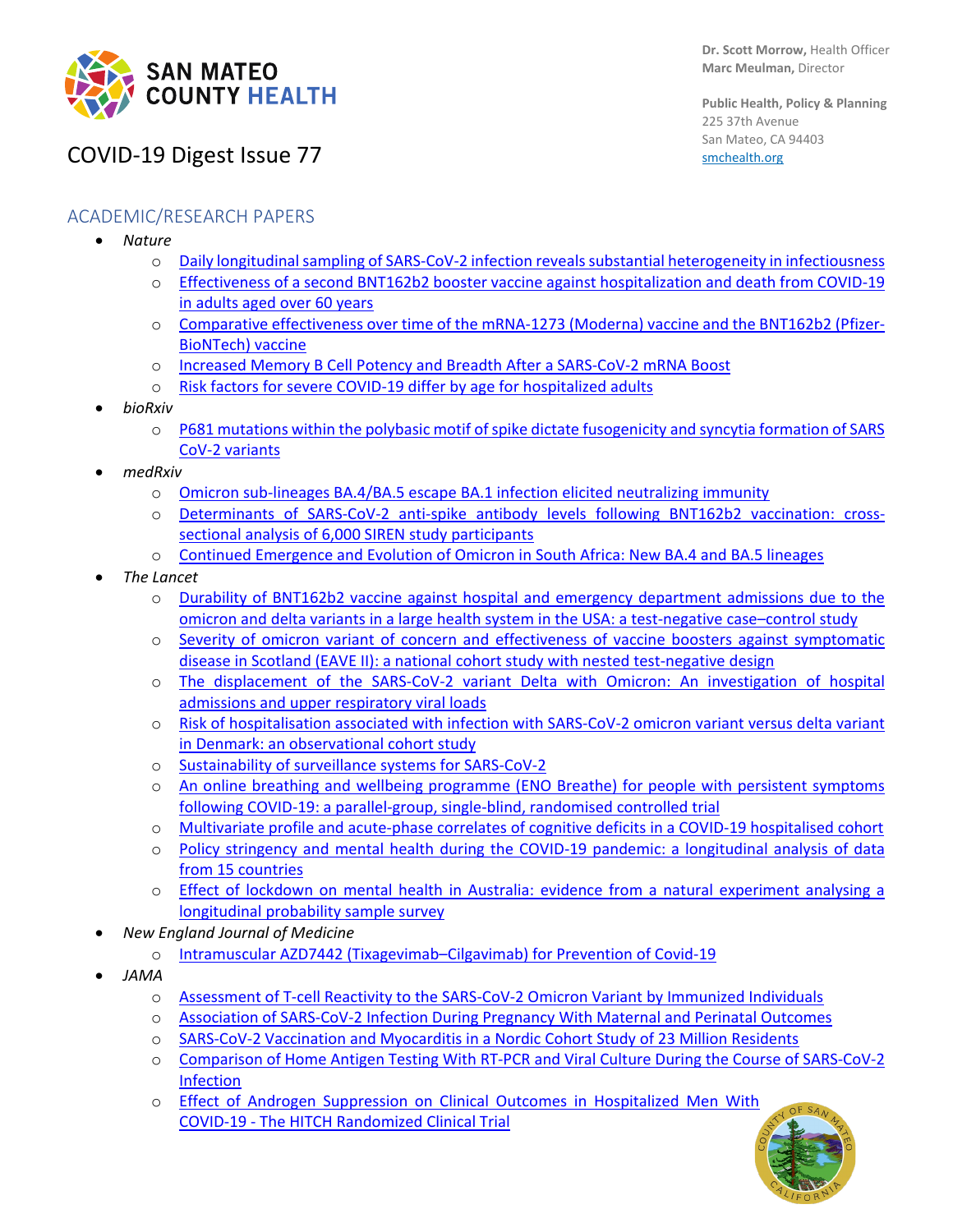

**Public Health, Policy & Planning** 225 37th Avenue San Mateo, CA 94403 [smchealth.org](https://www.smchealth.org/)

# COVID-19 Digest Issue 77

- o [Association of Short-term Air Pollution Exposure With SARS-CoV-2 Infection Among Young Adults in](https://jamanetwork.com/journals/jamanetworkopen/fullarticle/2791305)  **[Sweden](https://jamanetwork.com/journals/jamanetworkopen/fullarticle/2791305)**
- o [COVID-19 Vaccination and Estimated Public Health Impact in California](https://jamanetwork.com/journals/jamanetworkopen/fullarticle/2791453)
- o [Association of Large Financial Incentives With COVID-19 Vaccination Uptake Among Employees of a](https://jamanetwork.com/journals/jamanetworkopen/fullarticle/2791735)  [Large Private Company](https://jamanetwork.com/journals/jamanetworkopen/fullarticle/2791735)
- o [Stress-Related Disorders of Family Members of Patients Admitted to](https://jamanetwork.com/journals/jamainternalmedicine/fullarticle/2791664) the Intensive Care Unit With [COVID-19](https://jamanetwork.com/journals/jamainternalmedicine/fullarticle/2791664)
- *Emerging Infectious Diseases*
	- o [Duration of Infectious Virus Shedding by SARS-CoV-2 Omicron Variant–Infected Vaccinees](https://protect-us.mimecast.com/s/obtCClYk2QTyoZ6vcXA_cJ)
	- o [Effectiveness of BNT162b2 Vaccine Booster against SARS-CoV-2 Infection and Breakthrough](https://protect-us.mimecast.com/s/jgIWCn5mgQFzGorYfQK3wy)  [Complications, Israel](https://protect-us.mimecast.com/s/jgIWCn5mgQFzGorYfQK3wy)
	- o [Disparities in First Dose COVID-19 Vaccination Coverage among Children 5–11 Years of Age, United](https://protect-us.mimecast.com/s/azJiCZ6GzOcEMNXps64mrS)  **[States](https://protect-us.mimecast.com/s/azJiCZ6GzOcEMNXps64mrS)**
	- o [Estimating Relative Abundance of 2 SARS-CoV-2 Variants through Wastewater Surveillance at 2 Large](https://protect-us.mimecast.com/s/ZhocC73yp8cvmknJsMjcqf)  [Metropolitan Sites, United States](https://protect-us.mimecast.com/s/ZhocC73yp8cvmknJsMjcqf)
	- o [Detection of SARS-CoV-2 B.1.351 \(Beta\) Variant through Wastewater Surveillance before Case](https://wwwnc.cdc.gov/eid/article/28/6/21-1821_article?ACSTrackingID=USCDC_333-DM80452&ACSTrackingLabel=Latest%20Expedited%20Articles%20-%20Emerging%20Infectious%20Diseases%20Journal%20-%20April%2022%2C%202022&deliveryName=USCDC_333-DM80452)  [Detection in a Community, Oregon, USA](https://wwwnc.cdc.gov/eid/article/28/6/21-1821_article?ACSTrackingID=USCDC_333-DM80452&ACSTrackingLabel=Latest%20Expedited%20Articles%20-%20Emerging%20Infectious%20Diseases%20Journal%20-%20April%2022%2C%202022&deliveryName=USCDC_333-DM80452)
	- o [Increased COVID-19 Severity among Pregnant Patients Infected with SARS-CoV-2 Delta](https://protect-us.mimecast.com/s/c3qpCQWK6Js86WJytngWJp) Variant, France
	- o [Epidemiologic and Genomic Analysis of SARS-CoV-2 Delta Variant Superspreading Event in Nightclub,](https://protect-us.mimecast.com/s/bM0QCXDXrxF1nYkzuovIbc)  [the Netherlands, June 2021](https://protect-us.mimecast.com/s/bM0QCXDXrxF1nYkzuovIbc)
	- o [High-Dose Convalescent Plasma for Treatment of Severe COVID-19](https://protect-us.mimecast.com/s/LPMbC2kq74Fvkw09sG3Qr5)
	- o [Severe Multisystem Inflammatory Symptoms in 2 Adults after Short Interval between COVID-19 and](https://protect-us.mimecast.com/s/1uTfC5ywRnFo0GwDsqJ3wI)  [Subsequent Vaccination](https://protect-us.mimecast.com/s/1uTfC5ywRnFo0GwDsqJ3wI)
	- o [Multisystem Inflammatory Syndrome in Children after SARS-CoV-2 Vaccination](https://protect-us.mimecast.com/s/NKGCC68xBocEoKZBsRLJbD)
	- o [Guillain-Barré Syndrome Associated with COVID-19 Vaccination](https://protect-us.mimecast.com/s/PNx-CkRjrQI7nQopsLHALn)
	- o [SARS-CoV-2 Seroprevalence after Third Wave of Infections, South Africa](https://protect-us.mimecast.com/s/tnbAC0Ro0qIK23YLI6CHku)
	- o [SARS-CoV-2 Cross-Reactivity in Prepandemic Serum from Rural Malaria-Infected Persons, Cambodia](https://protect-us.mimecast.com/s/KOjMCjRg0QI2jqZvC6MvnT)
	- o [SARS-CoV-2 Antibody Prevalence and Population-Based Death Rates, Greater Omdurman, Sudan](https://protect-us.mimecast.com/s/2yZYCqxplRIDO5JoFOTHVD)
	- o [Mathematical Modeling for Removing Border Entry and Quarantine Requirements for COVID-19,](https://protect-us.mimecast.com/s/WHESCOYXPlTJAKEycYRDbH)  [Vanuatu](https://protect-us.mimecast.com/s/WHESCOYXPlTJAKEycYRDbH)
	- o [Type 1 Diabetes Mellitus Associated with Nivolumab after Second SARS-CoV-2 Vaccination, Japan](https://wwwnc.cdc.gov/eid/article/28/7/22-0127_article?ACSTrackingID=USCDC_333-DM80598&ACSTrackingLabel=Latest%20Expedited%20Articles%20-%20Emerging%20Infectious%20Diseases%20Journal%20-%20April%2025%2C%202022&deliveryName=USCDC_333-DM80598)
- *PLOS*
	- o [COVID-19 mortality in the United States: It's been two Americas from the start](https://journals.plos.org/plosone/article?id=10.1371/journal.pone.0265053)
- *Clinical Infectious Diseases*
	- o [Reductions in Antibiotic Prescribing in Australia During the SARS-CoV-2 Pandemic: National Prescribing](https://academic.oup.com/cid/advance-article-abstract/doi/10.1093/cid/ciac277/6566296?login=false)  [Data](https://academic.oup.com/cid/advance-article-abstract/doi/10.1093/cid/ciac277/6566296?login=false)
- *Vaccine*
	- o [Readability of COVID-19 Vaccine Information for the General Public](https://www.sciencedirect.com/science/article/pii/S0264410X22005461)
- MMWR
	- [Provisional COVID-19 Age-Adjusted Death Rates, by Race and Ethnicity —](https://protect-us.mimecast.com/s/apLSCrkqmZFpr1NliLVnFB) United States, 2020–2021
	- [Seroprevalence of Infection-Induced SARS-CoV-2 Antibodies —](https://protect-us.mimecast.com/s/DOJ3Cv2x8qIGE2BziEy5-t) United States, September 2021–February [2022](https://protect-us.mimecast.com/s/DOJ3Cv2x8qIGE2BziEy5-t)
	- Hospitalizations of Children Aged 5-11 Years with Laboratory-Confirmed COVID-19 -COVID-NET, 14 [States, March 2020–February 2022](https://protect-us.mimecast.com/s/pBjiCDkZQNFPEAWwuB01sZ)

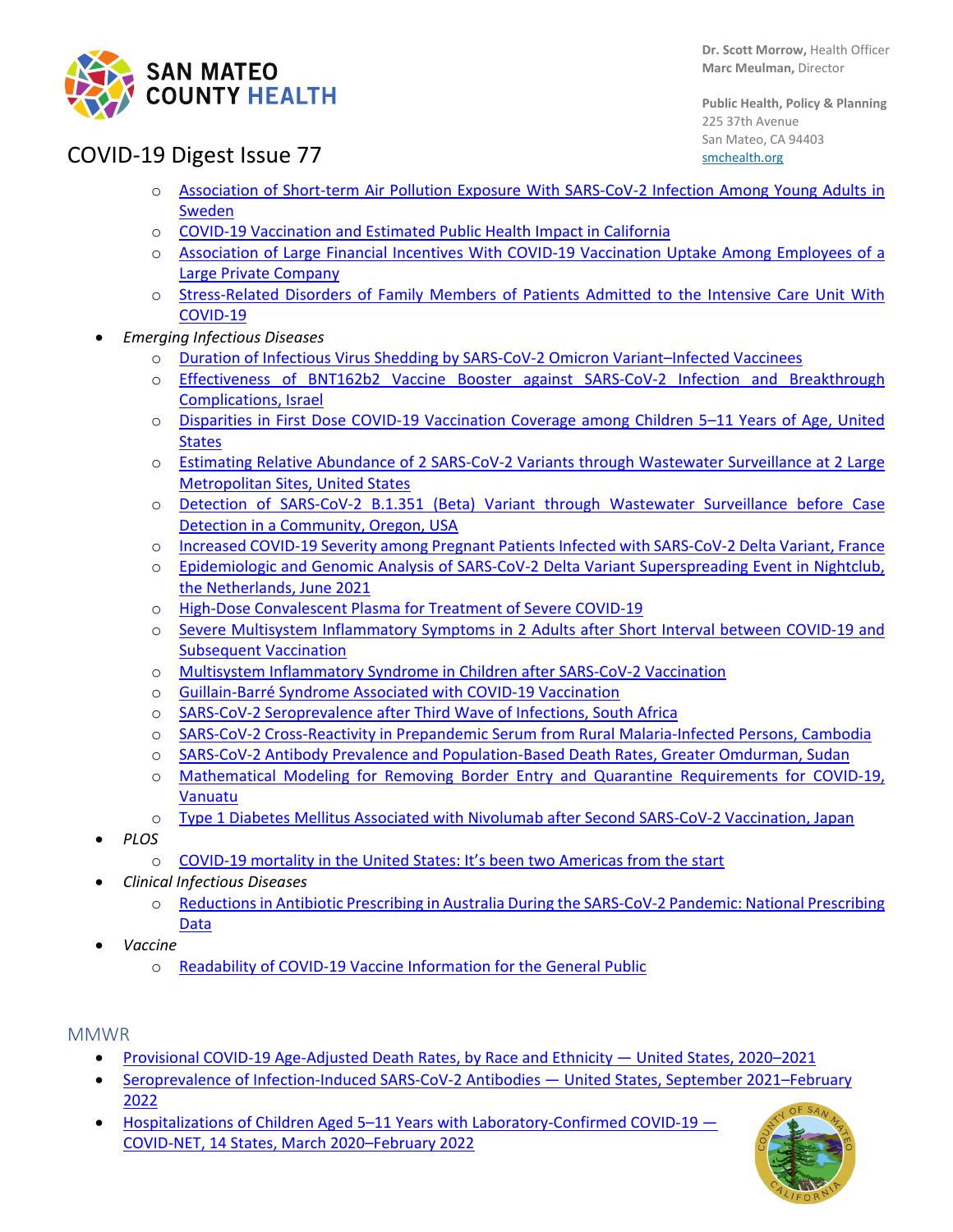

# COVID-19 Digest Issue 77

**Public Health, Policy & Planning** 225 37th Avenue San Mateo, CA 94403 [smchealth.org](https://www.smchealth.org/)

## HOT OFF THE (LAY) PRESS

- *New York Times*
	- o [Loss of Pandemic Aid Stresses Hospitals That Treat the Uninsured](https://www.nytimes.com/2022/05/01/us/politics/covid-aid-hospitals-uninsured.html)
	- o [Vaccines for Young Children](https://www.nytimes.com/2022/04/29/briefing/vaccines-kids-moderna-pfizer.html)
	- o [Vaccines for young children are being delayed by incomplete data, a top F.D.A. official suggests.](https://www.nytimes.com/2022/04/26/us/politics/vaccine-children-fda-pfizer-moderna.html?campaign_id=154&emc=edit_cb_20220427&instance_id=59785&nl=coronavirus-briefing®i_id=130283546&segment_id=90590&smid=url-copy&te=1&user_id=d8aa95be707fe46c27653a88d04e4dc0)
	- o [Moderna said it had asked the F.D.A. to authorize its](https://protect-us.mimecast.com/s/YlgTCR6KPYcJrL1GIPxnwk) coronavirus vaccine for children under 6, making [it the first manufacturer to do so.](https://protect-us.mimecast.com/s/YlgTCR6KPYcJrL1GIPxnwk)
	- o [Should You Still Wear a Mask? Experts weigh in on where, and when, you can safely take one off.](https://www.nytimes.com/article/mask-mandates-guidelines.html?unlocked_article_code=AAAAAAAAAAAAAAAACEIPuomT1JKd6J17Vw1cRCfTTMQmqxCdw_PIxfs1nGP_JyyYDjNL1OdQBoGG907RaLEmaMYy0zmfRdlMK_kvWPl2hKd5DnBadjOJ8NGCiYhXZGI8s56yVWc7mM2dBugxqmO2KzfkJe46mefl51ePOjHrRKOLhHJ2IA5no5VjcEq4miBdntezGeB-2tF82P4mF8o6EW9GPH_WyqGuXxZuO9yGbQXe7x02XYxaXTLSm92b49EQYVkYSAKGHD4kvzFKuJ4LM8gXPa3_MxcnZMH75L0WAWZtJ4uibIYjSAg7Rh2-6uOjGcr2zaXPxA&smid=em-share)
	- o [Where You Still Have to Wear a Mask in California](https://www.nytimes.com/2022/04/27/us/mask-mandates-california.html)
- *The Hill*
	- o [Moderna expects 'large amounts' of omicron booster available by fall](https://thehill.com/policy/healthcare/3473235-moderna-expects-large-amounts-of-omicron-booster-available-by-fall/)
- *Politico*
	- o [Waiting for a Covid vaccine for your under-5 kid? It may take a bit longer.](https://www.politico.com/news/2022/04/21/biden-kids-vaccine-covid-00026798?campaign_id=9&emc=edit_nn_20220429&instance_id=59910&nl=the-morning®i_id=130283546&segment_id=90730&te=1&user_id=d8aa95be707fe46c27653a88d04e4dc0)
- *CNBC*
	- o [At least a dozen U.S. universities reinstate mask mandates as Covid cases rise](https://www.cnbc.com/2022/04/26/covid-cases-us-universities-reinstate-mask-mandates.html?campaign_id=154&emc=edit_cb_20220427&instance_id=59785&nl=coronavirus-briefing®i_id=130283546&segment_id=90590&te=1&user_id=d8aa95be707fe46c27653a88d04e4dc0)
- *AP News*
	- o [Boston officials recommend wearing masks indoors again](https://apnews.com/article/covid-health-boston-public-4cf97f650ec817b14dac90ec26f2f56c)
	- o [Biden admin to promote availability of COVID antiviral pill](https://apnews.com/article/biden-covid-business-health-medication-fa6cd0dcc9dec4d1076b14a521e9a6e5)
	- o [Racial split on COVID-19 endures as restrictions ease in US](https://apnews.com/article/covid-health-pandemics-public-race-and-ethnicity-6d512d62a6aadf9f1777bc4a4e0f29a9)
	- o [Most people in US want masks for travelers: AP-NORC poll](https://apnews.com/article/covid-business-health-travel-lifestyle-df8d9d7e46db0b9a85e29ac762a41a51)
- *The Washington Post* 
	- o [Virus mutations aren't slowing down. New omicron subvariant proves it.](https://www.washingtonpost.com/health/2022/05/01/coronavirus-more-mutations/)
	- o [Covid deaths no longer overwhelmingly among the unvaccinated as toll on elderly grows](https://www.washingtonpost.com/health/2022/04/29/covid-deaths-unvaccinated-boosters/)
- *Bloomberg*
	- o U.S. Seeks Data [on Post-Paxlovid Rebound](https://www.bloomberg.com/news/newsletters/2022-04-30/coronavirus-daily-urgent-data-sought-on-pfizer-s-paxlovid-for-covid)
- *Scientific American*
	- o [Nose Spray Vaccines Could Quash COVID Virus Variants](https://www.scientificamerican.com/article/nose-spray-vaccines-could-quash-covid-virus-variants/)
- *EurekaAlert!*
	- o [Six in ten people with COVID-19 still have a least one symptom a year later, long Covid study reveals](https://www.eurekalert.org/news-releases/950713)
	- o [Long COVID associated with different clinical trajectories and characteristics depending on severity of](https://www.eurekalert.org/news-releases/950651)  [initial SARS-CoV-2 infection](https://www.eurekalert.org/news-releases/950651)
	- o [Long Covid fatigue eased by four-week occupational therapy program, Irish study finds](https://www.eurekalert.org/news-releases/950650)
	- o [Pregnant women with COVID-19 face greater risk of hospitalisation and ICU admission, strengthening](https://www.eurekalert.org/news-releases/950558)  [case for vaccination](https://www.eurekalert.org/news-releases/950558)
	- o [Patients hospitalized with COVID-19 were three times as likely to die than those with seasonal](https://www.eurekalert.org/news-releases/950223)  [influenza](https://www.eurekalert.org/news-releases/950223)
	- o [Longer interval between COVID-19 vaccines generates up to nine times as many antibodies](https://www.eurekalert.org/news-releases/950221)
	- o [Omicron infection just 20 days after Delta –](https://www.eurekalert.org/news-releases/950144) the shortest known gap between infections
- *European Commission Press Releases*
	- o [COVID-19: Commission calls on Member States to step up preparedness for the next pandemic phase](https://ec.europa.eu/commission/presscorner/detail/en/ip_22_2646)
- *Moderna News*
	- o [MODERNA FILES FOR AUTHORIZATION OF ITS COVID-19 VACCINE IN YOUNG](https://investors.modernatx.com/news/news-details/2022/Moderna-Files-for-Authorization-of-Its-COVID-19-Vaccine-in-Young-Children-Six-Months-to-Under-Six-Years-of-Age/default.aspx)  [CHILDREN SIX MONTHS TO UNDER SIX YEARS OF AGE](https://investors.modernatx.com/news/news-details/2022/Moderna-Files-for-Authorization-of-Its-COVID-19-Vaccine-in-Young-Children-Six-Months-to-Under-Six-Years-of-Age/default.aspx)